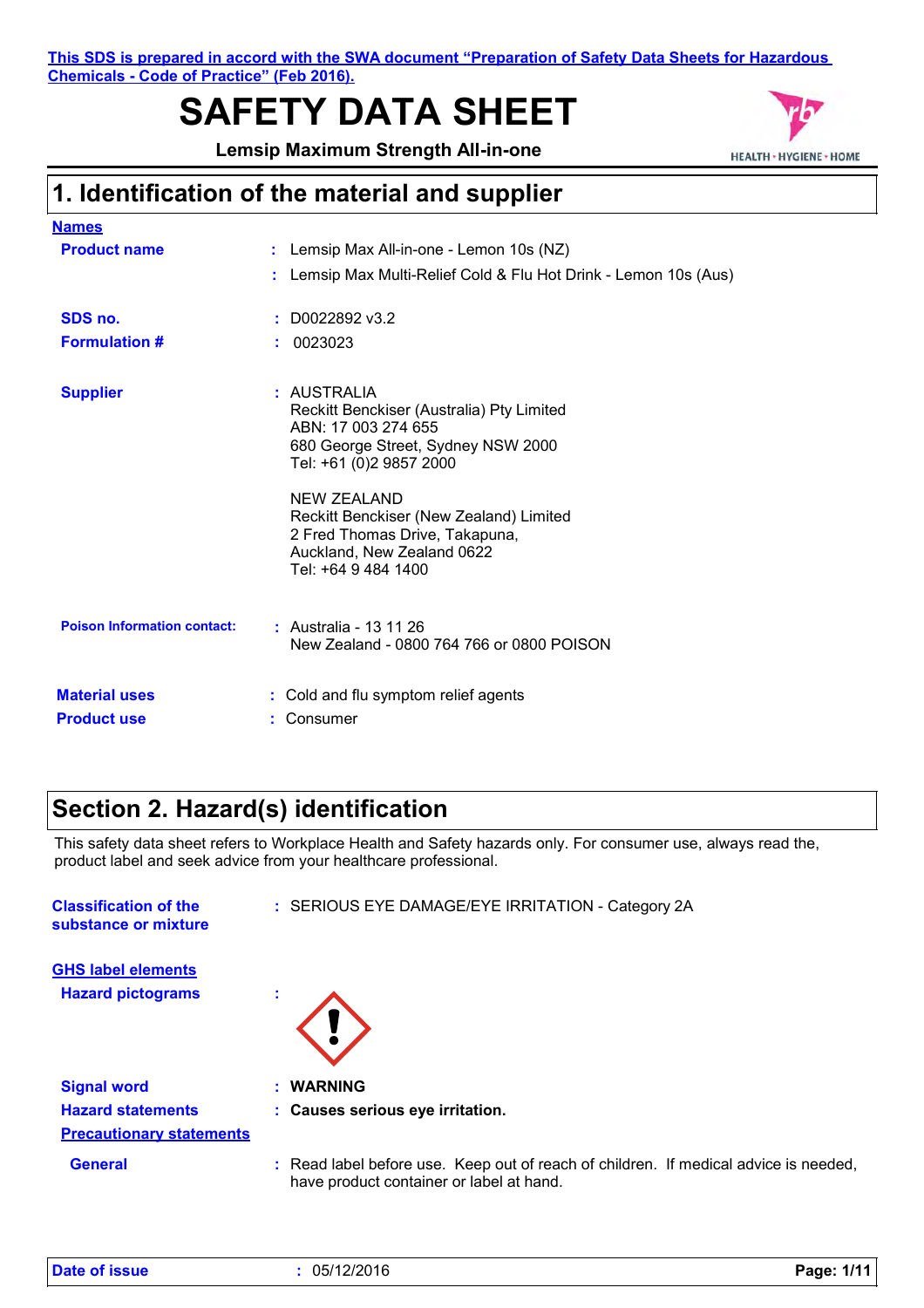# **Section 2. Hazard(s) identification**

| <b>Prevention</b>                     | : Wear eye or face protection. Wash hands thoroughly after handling.                                                                                                                        |
|---------------------------------------|---------------------------------------------------------------------------------------------------------------------------------------------------------------------------------------------|
| <b>Response</b>                       | : IF IN EYES: Rinse cautiously with water for several minutes. Remove contact<br>lenses, if present and easy to do. Continue rinsing. If eye irritation persists: Get<br>medical attention. |
| <b>Storage</b>                        | : Not applicable.                                                                                                                                                                           |
| <b>Disposal</b>                       | : Not applicable.                                                                                                                                                                           |
| <b>Supplemental label</b><br>elements | : Not applicable.                                                                                                                                                                           |

**Other hazards which do not :** May form explosible dust-air mixture if dispersed. **result in classification**

### **Section 3. Composition and ingredient information**

| Section 3. Composition and ingredient information |                                                                                                                                                                                                                                                                                                                                                                                                                                                                                                                                                                                                                                                                                                                                                                                                                                                                                                                                                                                                                                                                           |  |
|---------------------------------------------------|---------------------------------------------------------------------------------------------------------------------------------------------------------------------------------------------------------------------------------------------------------------------------------------------------------------------------------------------------------------------------------------------------------------------------------------------------------------------------------------------------------------------------------------------------------------------------------------------------------------------------------------------------------------------------------------------------------------------------------------------------------------------------------------------------------------------------------------------------------------------------------------------------------------------------------------------------------------------------------------------------------------------------------------------------------------------------|--|
| <b>Substance/mixture</b>                          | : Mixture Contains:<br>1. Each sachet contains Paracetamol PhEur 1000mg, Phenylephrine Hydrochloride<br>PhEur 12.2mg and Guaifenesin PhEur 200mg in a base containing several non<br>hazardous excipients. (Lemsip Max Multi Relief Cold & Flu Hot Drink Lemon Flavour<br>oral powder sachet, ANZ)<br>2. Each capsule contains Paracetamol Ph Eur 500mg, Phenylephrine Hydrochloride<br>Ph Eur 6.10mg and Guaifenesin Ph Eur 100mg in a base containing several non<br>hazardous excipients.(Lemsip Multi Relief Cold & Flu Capsules, ANZ)<br>3. Each tablet contains Paracetamol DC (ST/PVP) HSE 529.10mg and<br>Phenylephrine Hydrochloride PhEur 6.1mg in a base containing several non<br>hazardous excipients. (Lemsip Flexi Cold & Flu Caplets with Decongestant lemon &<br>passionfruit tablet, ANZ)<br>4. Each sachet contains Paracetamol PhEur 1000mg, Phenylephrine Hydrochloride<br>PhEur 12.2mg and Guaifenesin PhEur 200mg in a base containing several non<br>hazardous excipients. (Lemsip Max Cold & Flu Goodnight Hot Drink, (Lemon &<br>Menthol), ANZ) |  |

| <b>Ingredient name</b>                      | $%$ (w/w)  | <b>CAS number</b> |
|---------------------------------------------|------------|-------------------|
| <b>I</b> sucrose                            | l≥30 - ≤60 | $57-50-1$         |
| paracetamol                                 | l≥10 - ≤30 | 103-90-2          |
| 1,2,3-Propanetricarboxylic acid, 2-hydroxy- | 210 - <20  | 77-92-9           |

 **Other Non-hazardous ingredients to 100%**

**Occupational exposure limits, if available, are listed in Section 8.**

### **Section 4. First aid measures**

| <b>Description of necessary first aid measures</b> |                                                                                                                                                                                                                                                                                                                                                                                                                                                                                                                                                                                                                                                                                                                                                                        |
|----------------------------------------------------|------------------------------------------------------------------------------------------------------------------------------------------------------------------------------------------------------------------------------------------------------------------------------------------------------------------------------------------------------------------------------------------------------------------------------------------------------------------------------------------------------------------------------------------------------------------------------------------------------------------------------------------------------------------------------------------------------------------------------------------------------------------------|
| Eye contact                                        | : Immediately flush eyes with plenty of water, occasionally lifting the upper and lower<br>eyelids. Check for and remove any contact lenses. Continue to rinse for at least 10<br>minutes. Get medical attention.                                                                                                                                                                                                                                                                                                                                                                                                                                                                                                                                                      |
| <b>Inhalation</b>                                  | : Remove victim to fresh air and keep at rest in a position comfortable for breathing.<br>If not breathing, if breathing is irregular or if respiratory arrest occurs, provide<br>artificial respiration or oxygen by trained personnel. It may be dangerous to the<br>person providing aid to give mouth-to-mouth resuscitation. Get medical attention if<br>adverse health effects persist or are severe. If unconscious, place in recovery<br>position and get medical attention immediately. Maintain an open airway. Loosen<br>tight clothing such as a collar, tie, belt or waistband. In case of inhalation of<br>decomposition products in a fire, symptoms may be delayed. The exposed person<br>may need to be kept under medical surveillance for 48 hours. |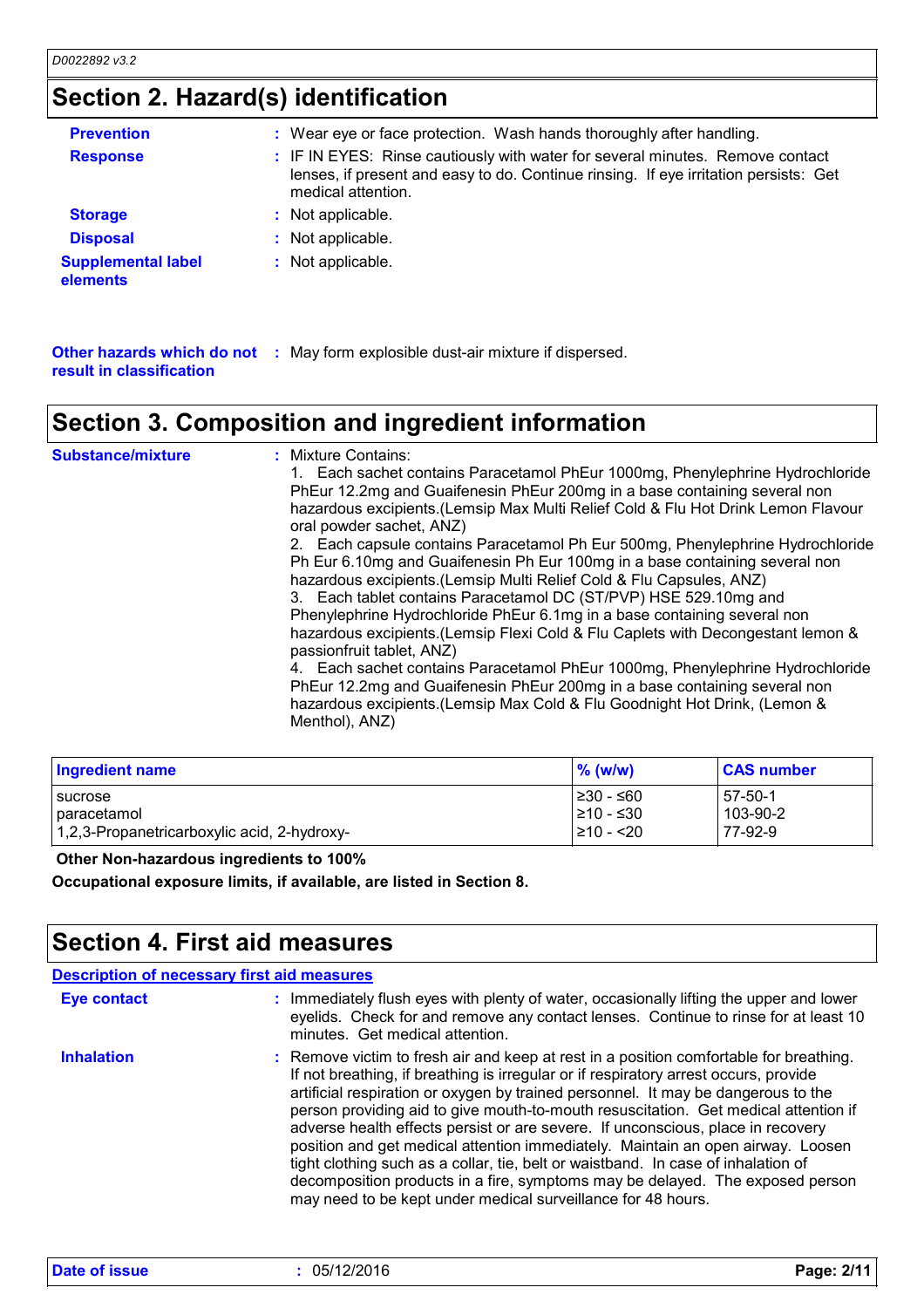# **Section 4. First aid measures**

| <b>Skin contact</b> | : Flush contaminated skin with plenty of water. Remove contaminated clothing and<br>shoes. Get medical attention if symptoms occur. Wash clothing before reuse.<br>Clean shoes thoroughly before reuse.                                                                                                                                                                                                                                                                                                                                                                                                                                                                                                                                                                                                                      |
|---------------------|------------------------------------------------------------------------------------------------------------------------------------------------------------------------------------------------------------------------------------------------------------------------------------------------------------------------------------------------------------------------------------------------------------------------------------------------------------------------------------------------------------------------------------------------------------------------------------------------------------------------------------------------------------------------------------------------------------------------------------------------------------------------------------------------------------------------------|
| <b>Ingestion</b>    | : Wash out mouth with water. Remove dentures if any. Remove victim to fresh air<br>and keep at rest in a position comfortable for breathing. If material has been<br>swallowed and the exposed person is conscious, give small quantities of water to<br>drink. Stop if the exposed person feels sick as vomiting may be dangerous. Do not<br>induce vomiting unless directed to do so by medical personnel. If vomiting occurs,<br>the head should be kept low so that vomit does not enter the lungs. Get medical<br>attention if adverse health effects persist or are severe. Never give anything by<br>mouth to an unconscious person. If unconscious, place in recovery position and get<br>medical attention immediately. Maintain an open airway. Loosen tight clothing such<br>as a collar, tie, belt or waistband. |

### **Most important symptoms/effects, acute and delayed**

| <b>Potential acute health effects</b> |                                                                                                                                                                          |  |  |
|---------------------------------------|--------------------------------------------------------------------------------------------------------------------------------------------------------------------------|--|--|
| <b>Eye contact</b>                    | : Causes serious eye irritation.                                                                                                                                         |  |  |
| <b>Inhalation</b>                     | : Exposure to airborne concentrations above statutory or recommended exposure<br>limits may cause irritation of the nose, throat and lungs.                              |  |  |
| <b>Skin contact</b>                   | : No known significant effects or critical hazards.                                                                                                                      |  |  |
| <b>Ingestion</b>                      | : No known significant effects or critical hazards.                                                                                                                      |  |  |
| <b>Over-exposure signs/symptoms</b>   |                                                                                                                                                                          |  |  |
| <b>Eye contact</b>                    | : Adverse symptoms may include the following:<br>pain or irritation<br>watering<br>redness                                                                               |  |  |
| <b>Inhalation</b>                     | : Adverse symptoms may include the following:<br>respiratory tract irritation<br>coughing                                                                                |  |  |
| <b>Skin contact</b>                   | : No specific data.                                                                                                                                                      |  |  |
| Ingestion                             | : No specific data.                                                                                                                                                      |  |  |
|                                       | <b>Indication of immediate medical attention and special treatment needed, if necessary</b>                                                                              |  |  |
| <b>Notes to physician</b>             | : In case of inhalation of decomposition products in a fire, symptoms may be delayed.<br>The exposed person may need to be kept under medical surveillance for 48 hours. |  |  |
| <b>Specific treatments</b>            | : No specific treatment.                                                                                                                                                 |  |  |

**Protection of first-aiders** : No action shall be taken involving any personal risk or without suitable training. It

may be dangerous to the person providing aid to give mouth-to-mouth resuscitation.

**See toxicological information (Section 11)**

## **Section 5. Firefighting measures**

| <b>Extinguishing media</b>                           |                                                                                                                     |  |
|------------------------------------------------------|---------------------------------------------------------------------------------------------------------------------|--|
| <b>Suitable extinguishing</b><br>media               | : Use dry chemical powder.                                                                                          |  |
| Unsuitable extinguishing<br>media                    | : Avoid high pressure media which could cause the formation of a potentially<br>explosible dust-air mixture.        |  |
| <b>Specific hazards arising</b><br>from the chemical | : May form explosible dust-air mixture if dispersed.                                                                |  |
| <b>Hazardous thermal</b><br>decomposition products   | Decomposition products may include the following materials:<br>carbon dioxide<br>carbon monoxide<br>nitrogen oxides |  |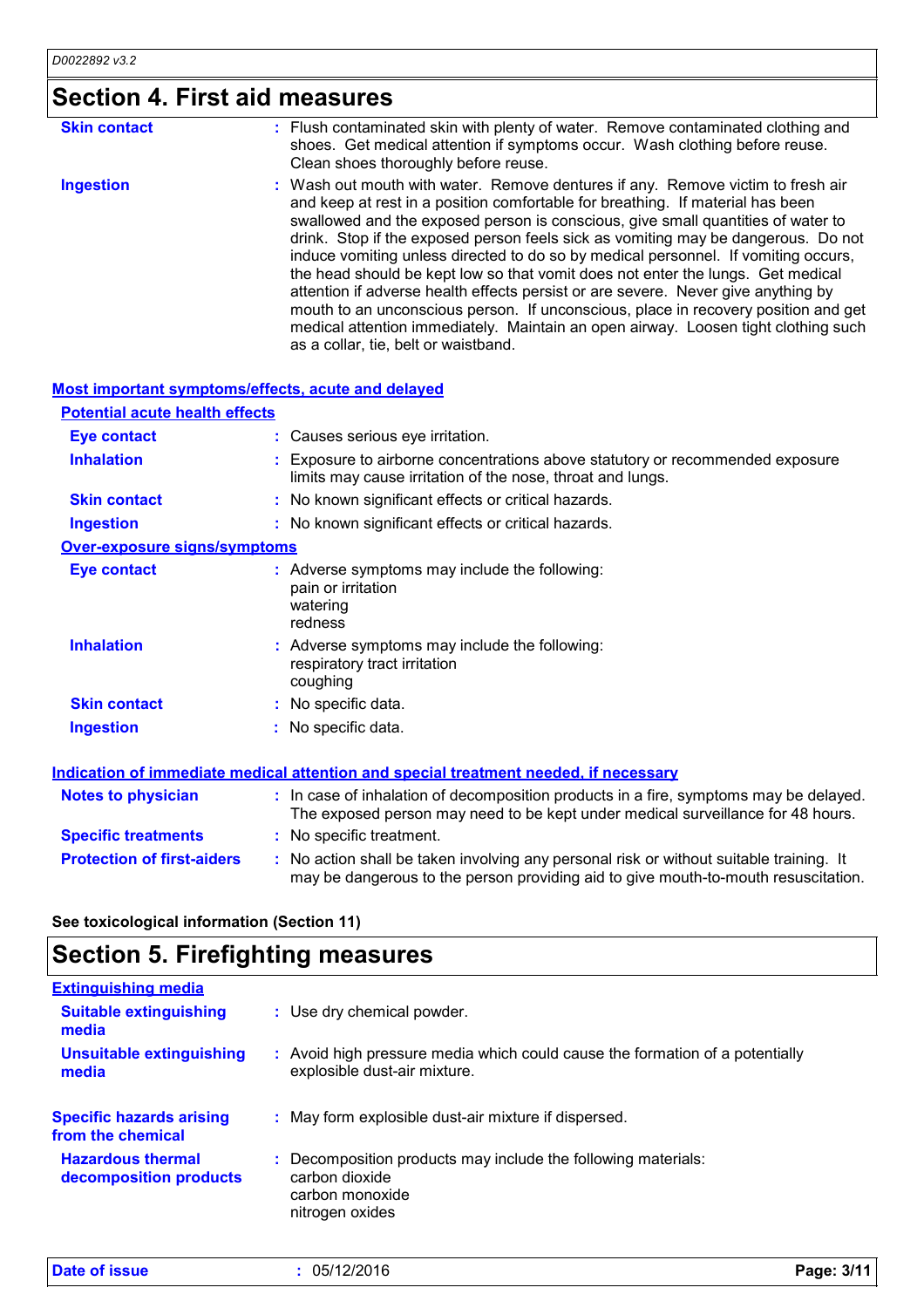# **Section 5. Firefighting measures**

| <b>Special protective actions</b><br>for fire-fighters   | : Promptly isolate the scene by removing all persons from the vicinity of the incident if<br>there is a fire. No action shall be taken involving any personal risk or without<br>suitable training. Move containers from fire area if this can be done without risk.<br>Use water spray to keep fire-exposed containers cool. |
|----------------------------------------------------------|-------------------------------------------------------------------------------------------------------------------------------------------------------------------------------------------------------------------------------------------------------------------------------------------------------------------------------|
| <b>Special protective</b><br>equipment for fire-fighters | : Fire-fighters should wear appropriate protective equipment and self-contained<br>breathing apparatus (SCBA) with a full face-piece operated in positive pressure<br>mode.                                                                                                                                                   |

# **Section 6. Accidental release measures**

|                                                      | Personal precautions, protective equipment and emergency procedures                                                                                                                                                                                                                                                                                                                                                                                                                                                                                                        |
|------------------------------------------------------|----------------------------------------------------------------------------------------------------------------------------------------------------------------------------------------------------------------------------------------------------------------------------------------------------------------------------------------------------------------------------------------------------------------------------------------------------------------------------------------------------------------------------------------------------------------------------|
| For non-emergency<br>personnel                       | : No action shall be taken involving any personal risk or without suitable training.<br>Evacuate surrounding areas. Keep unnecessary and unprotected personnel from<br>entering. Do not touch or walk through spilt material. Shut off all ignition sources.<br>No flares, smoking or flames in hazard area. Avoid breathing dust. Provide<br>adequate ventilation. Wear appropriate respirator when ventilation is inadequate.<br>Put on appropriate personal protective equipment.                                                                                       |
| For emergency responders :                           | If specialised clothing is required to deal with the spillage, take note of any<br>information in Section 8 on suitable and unsuitable materials. See also the<br>information in "For non-emergency personnel".                                                                                                                                                                                                                                                                                                                                                            |
| <b>Environmental precautions</b>                     | : Avoid dispersal of spilt material and runoff and contact with soil, waterways, drains<br>and sewers. Inform the relevant authorities if the product has caused environmental<br>pollution (sewers, waterways, soil or air).                                                                                                                                                                                                                                                                                                                                              |
| Methods and material for containment and cleaning up |                                                                                                                                                                                                                                                                                                                                                                                                                                                                                                                                                                            |
| <b>Small spill</b>                                   | : Move containers from spill area. Use spark-proof tools and explosion-proof<br>equipment. Avoid dust generation. Using a vacuum with HEPA filter will reduce<br>dust dispersal. Place spilled material in a designated, labeled waste container.<br>Dispose of via a licensed waste disposal contractor.                                                                                                                                                                                                                                                                  |
| <b>Large spill</b>                                   | : Move containers from spill area. Use spark-proof tools and explosion-proof<br>equipment. Approach the release from upwind. Prevent entry into sewers, water<br>courses, basements or confined areas. Avoid dust generation. Do not dry sweep.<br>Vacuum dust with equipment fitted with a HEPA filter and place in a closed, labeled<br>waste container. Avoid creating dusty conditions and prevent wind dispersal.<br>Dispose of via a licensed waste disposal contractor. Note: see Section 1 for<br>emergency contact information and Section 13 for waste disposal. |

**See Section 1 for emergency contact information.**

**See Section 8 for information on appropriate personal protective equipment.**

**See Section 13 for additional waste treatment information.**

# **Section 7. Handling and storage**

| <b>Precautions for safe handling</b> |                                                                                                                                                                                                                                                                                                                                                                                                                                                                                                                                                                                                                                                                                                                                                                                                                                                                                                                                                                                                                                            |
|--------------------------------------|--------------------------------------------------------------------------------------------------------------------------------------------------------------------------------------------------------------------------------------------------------------------------------------------------------------------------------------------------------------------------------------------------------------------------------------------------------------------------------------------------------------------------------------------------------------------------------------------------------------------------------------------------------------------------------------------------------------------------------------------------------------------------------------------------------------------------------------------------------------------------------------------------------------------------------------------------------------------------------------------------------------------------------------------|
| <b>Protective measures</b>           | : Put on appropriate personal protective equipment (see Section 8). Do not ingest.<br>Avoid contact with eyes, skin and clothing. Avoid breathing dust. Avoid the creation<br>of dust when handling and avoid all possible sources of ignition (spark or flame).<br>Prevent dust accumulation. Use only with adequate ventilation. Wear appropriate<br>respirator when ventilation is inadequate. Keep in the original container or an<br>approved alternative made from a compatible material, kept tightly closed when not<br>in use. Electrical equipment and lighting should be protected to appropriate<br>standards to prevent dust coming into contact with hot surfaces, sparks or other<br>ignition sources. Take precautionary measures against electrostatic discharges. To<br>avoid fire or explosion, dissipate static electricity during transfer by earthing and<br>bonding containers and equipment before transferring material. Empty containers<br>retain product residue and can be hazardous. Do not reuse container. |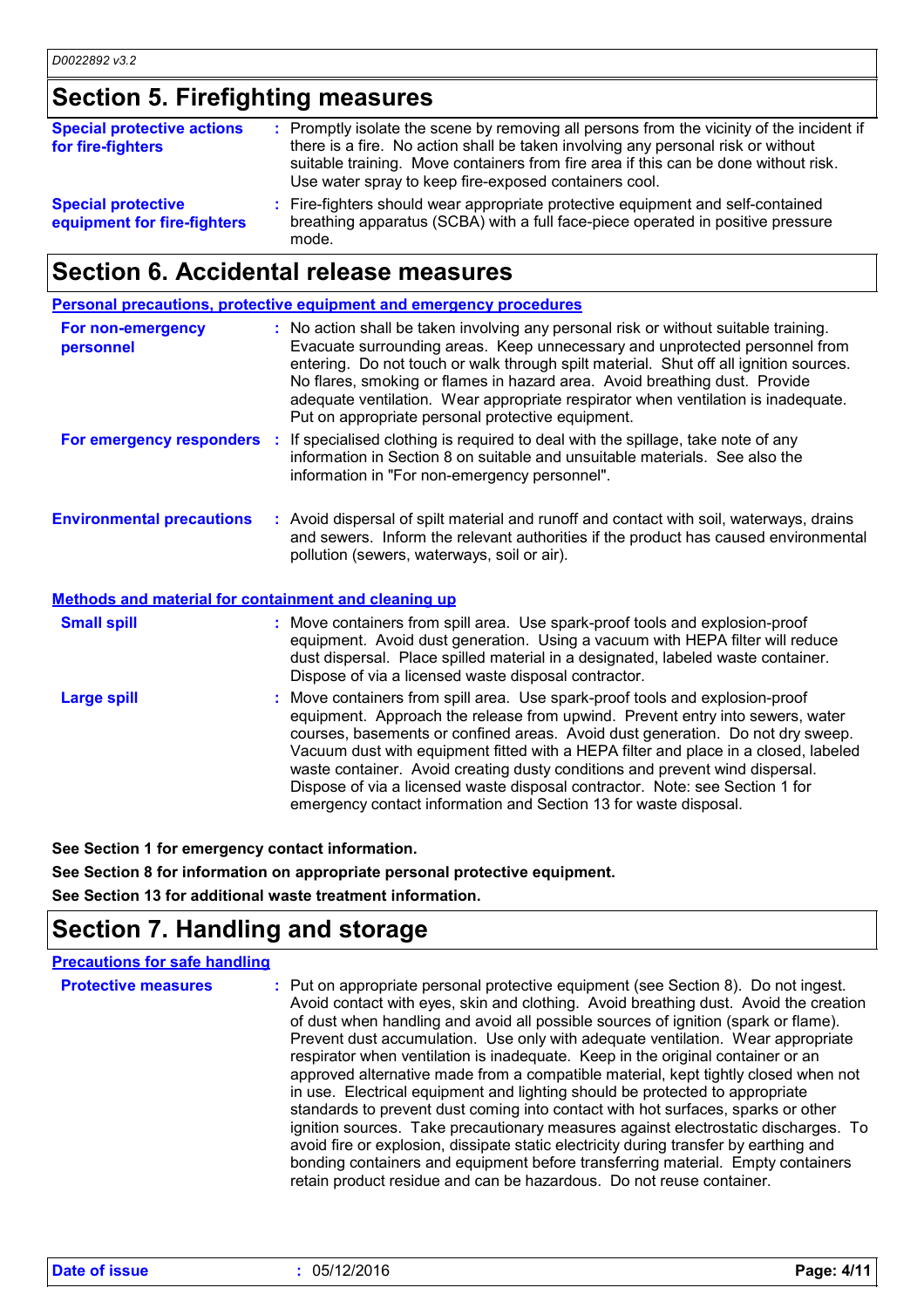# **Section 7. Handling and storage**

| <b>Advice on general</b><br>occupational hygiene                                 | : Eating, drinking and smoking should be prohibited in areas where this material is<br>handled, stored and processed. Workers should wash hands and face before<br>eating, drinking and smoking. Remove contaminated clothing and protective<br>equipment before entering eating areas. See also Section 8 for additional<br>information on hygiene measures.                                                                                                                                                                                                                                                                                                                                                    |
|----------------------------------------------------------------------------------|------------------------------------------------------------------------------------------------------------------------------------------------------------------------------------------------------------------------------------------------------------------------------------------------------------------------------------------------------------------------------------------------------------------------------------------------------------------------------------------------------------------------------------------------------------------------------------------------------------------------------------------------------------------------------------------------------------------|
| <b>Conditions for safe storage,</b><br>including any<br><b>incompatibilities</b> | : Do not store above the following temperature: $25^{\circ}$ C (77 $^{\circ}$ F). Store in accordance<br>with local regulations. Store in a segregated and approved area. Store in original<br>container protected from direct sunlight in a dry, cool and well-ventilated area, away<br>from incompatible materials (see Section 10) and food and drink. Eliminate all<br>ignition sources. Separate from oxidizing materials. Keep container tightly closed<br>and sealed until ready for use. Containers that have been opened must be carefully<br>resealed and kept upright to prevent leakage. Do not store in unlabelled containers.<br>Use appropriate containment to avoid environmental contamination. |
| Do not store above the<br>following temperature                                  | : 25 °C                                                                                                                                                                                                                                                                                                                                                                                                                                                                                                                                                                                                                                                                                                          |
| Do not store below the<br>following temperatures                                 | : 10 °C                                                                                                                                                                                                                                                                                                                                                                                                                                                                                                                                                                                                                                                                                                          |

# **Section 8. Exposure controls and personal protection**

### **Control parameters**

### **Australia**

### **Occupational exposure limits**

| Ingredient name | <b>Exposure limits</b>                                  |
|-----------------|---------------------------------------------------------|
| I sucrose       | Safe Work Australia (Australia, 1/2014).                |
|                 | TWA: 10 mg/m <sup>3</sup> 8 hours.                      |
| paracetamol     | EH40/2005 WELs (United Kingdom (UK), 12/2011).          |
|                 | TWA: 10 mg/m <sup>3</sup> 8 hours. Form: inhalable dust |

#### **New Zealand**

| <b>Ingredient name</b> | <b>Exposure limits</b>                                                                                                                                                |
|------------------------|-----------------------------------------------------------------------------------------------------------------------------------------------------------------------|
| sucrose                | NZ OSH (New Zealand, 2/2013).<br>WES-TWA: 10 mg/m <sup>3</sup> 8 hours. Form: The value for<br>inhalable dust containing no asbestos and less than 1%<br>free silica. |
| paracetamol            | EH40/2005 WELs (United Kingdom (UK), 12/2011).<br>TWA: 10 mg/m <sup>3</sup> 8 hours. Form: inhalable dust                                                             |

| <b>Appropriate engineering</b><br><b>controls</b> | : Use only with adequate ventilation. If user operations generate dust, fumes, gas,<br>vapour or mist, use process enclosures, local exhaust ventilation or other<br>engineering controls to keep worker exposure to airborne contaminants below any<br>recommended or statutory limits. The engineering controls also need to keep gas,<br>vapour or dust concentrations below any lower explosive limits. Use explosion-proof<br>ventilation equipment. |
|---------------------------------------------------|-----------------------------------------------------------------------------------------------------------------------------------------------------------------------------------------------------------------------------------------------------------------------------------------------------------------------------------------------------------------------------------------------------------------------------------------------------------|
| <b>Environmental exposure</b><br><b>controls</b>  | : Emissions from ventilation or work process equipment should be checked to ensure<br>they comply with the requirements of environmental protection legislation. In some<br>cases, fume scrubbers, filters or engineering modifications to the process<br>equipment will be necessary to reduce emissions to acceptable levels.                                                                                                                           |
| <b>Individual protection measures</b>             |                                                                                                                                                                                                                                                                                                                                                                                                                                                           |
| <b>Hygiene measures</b>                           | : Wash hands, forearms and face thoroughly after handling chemical products, before<br>eating, smoking and using the lavatory and at the end of the working period.<br>Appropriate techniques should be used to remove potentially contaminated clothing.                                                                                                                                                                                                 |

safety showers are close to the workstation location.

Wash contaminated clothing before reusing. Ensure that eyewash stations and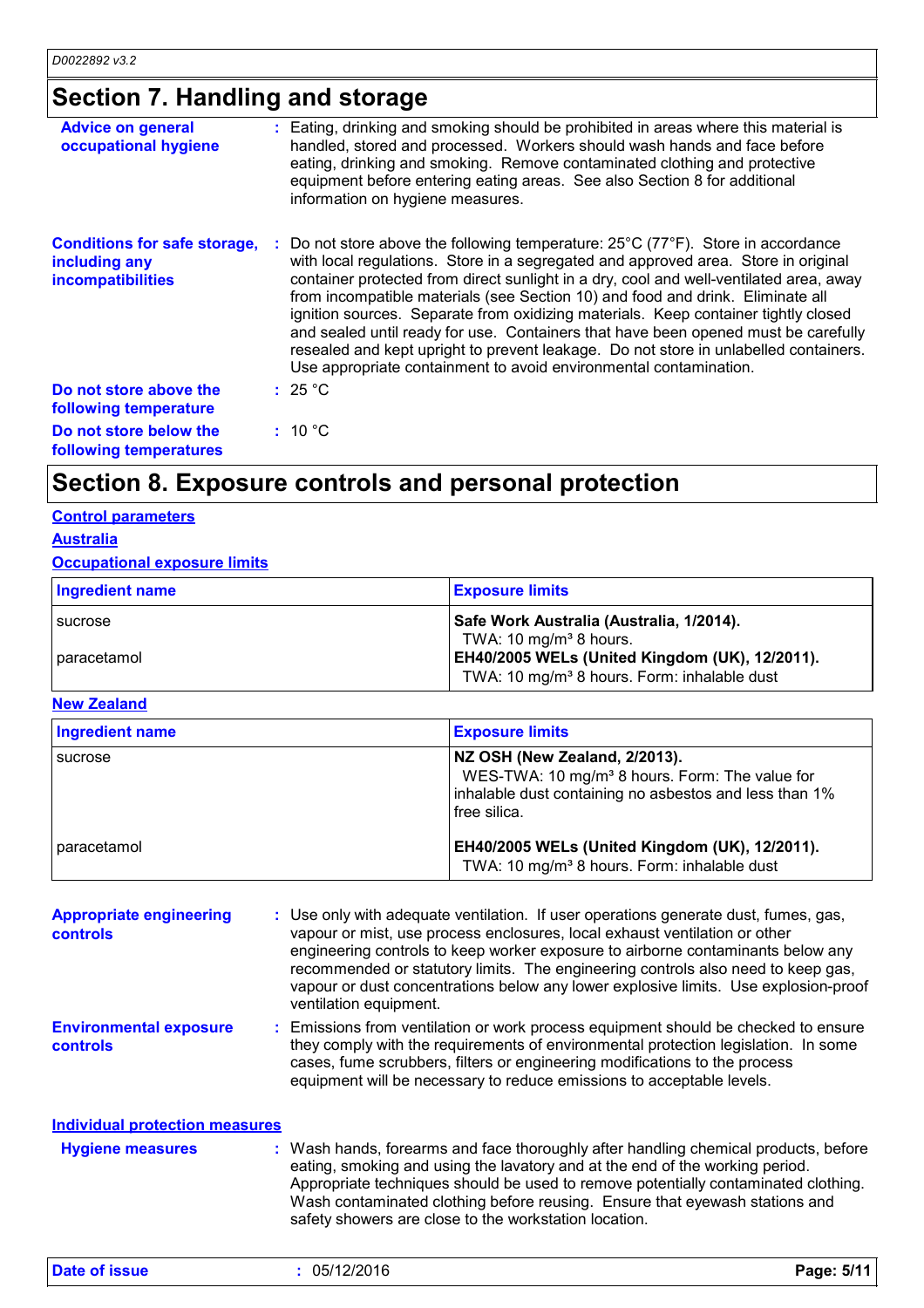# **Section 8. Exposure controls and personal protection**

| <b>Eye/face protection</b><br><b>Skin protection</b> | Safety eyewear complying with an approved standard should be used when a risk<br>assessment indicates this is necessary to avoid exposure to liquid splashes, mists,<br>gases or dusts. If contact is possible, the following protection should be worn,<br>unless the assessment indicates a higher degree of protection: chemical splash<br>goggles. If operating conditions cause high dust concentrations to be produced, use<br>dust goggles.                                                                                                                                                                        |
|------------------------------------------------------|---------------------------------------------------------------------------------------------------------------------------------------------------------------------------------------------------------------------------------------------------------------------------------------------------------------------------------------------------------------------------------------------------------------------------------------------------------------------------------------------------------------------------------------------------------------------------------------------------------------------------|
|                                                      |                                                                                                                                                                                                                                                                                                                                                                                                                                                                                                                                                                                                                           |
| <b>Hand protection</b>                               | : Chemical-resistant, impervious gloves complying with an approved standard should<br>be worn at all times when handling chemical products if a risk assessment indicates<br>this is necessary. Considering the parameters specified by the glove manufacturer,<br>check during use that the gloves are still retaining their protective properties. It<br>should be noted that the time to breakthrough for any glove material may be<br>different for different glove manufacturers. In the case of mixtures, consisting of<br>several substances, the protection time of the gloves cannot be accurately<br>estimated. |
| <b>Body protection</b>                               | Personal protective equipment for the body should be selected based on the task<br>being performed and the risks involved and should be approved by a specialist<br>before handling this product.                                                                                                                                                                                                                                                                                                                                                                                                                         |
| <b>Other skin protection</b>                         | : Appropriate footwear and any additional skin protection measures should be<br>selected based on the task being performed and the risks involved and should be<br>approved by a specialist before handling this product.                                                                                                                                                                                                                                                                                                                                                                                                 |
| <b>Respiratory protection</b>                        | Based on the hazard and potential for exposure, select a respirator that meets the<br>appropriate standard or certification. Respirators must be used according to a<br>respiratory protection program to ensure proper fitting, training, and other important<br>aspects of use.                                                                                                                                                                                                                                                                                                                                         |

# **Section 9. Physical and chemical properties**

### **Appearance**

| <u>Appearance</u>                                 |    |                  |
|---------------------------------------------------|----|------------------|
| <b>Physical state</b>                             |    | Solid. [Powder.] |
| <b>Colour</b>                                     |    | Yellow.          |
| <b>Odour</b>                                      |    | Characteristic.  |
| <b>Odour threshold</b>                            |    | Not available.   |
| рH                                                |    | Not available.   |
| <b>Melting point</b>                              |    | Not available.   |
| <b>Boiling point</b>                              | ÷  | Not available.   |
| <b>Flash point</b>                                |    | Not available.   |
| <b>Evaporation rate</b>                           |    | Not available.   |
| <b>Flammability (solid, gas)</b>                  | t  | Not available.   |
| Lower and upper explosive<br>(flammable) limits   |    | Not available.   |
| <b>Vapour pressure</b>                            | ŧ. | Not available.   |
| <b>Vapour density</b>                             |    | Not available.   |
| <b>Relative density</b>                           |    | Not available.   |
| <b>Solubility</b>                                 |    | Not available.   |
| <b>Solubility in water</b>                        | t  | Not available.   |
| <b>Partition coefficient: n-</b><br>octanol/water |    | Not available.   |
| <b>Auto-ignition temperature</b>                  | ÷. | Not available.   |
| <b>Decomposition temperature</b>                  |    | Not available.   |
| <b>Viscosity</b>                                  |    | Not available.   |
| Flow time (ISO 2431)                              |    | Not available.   |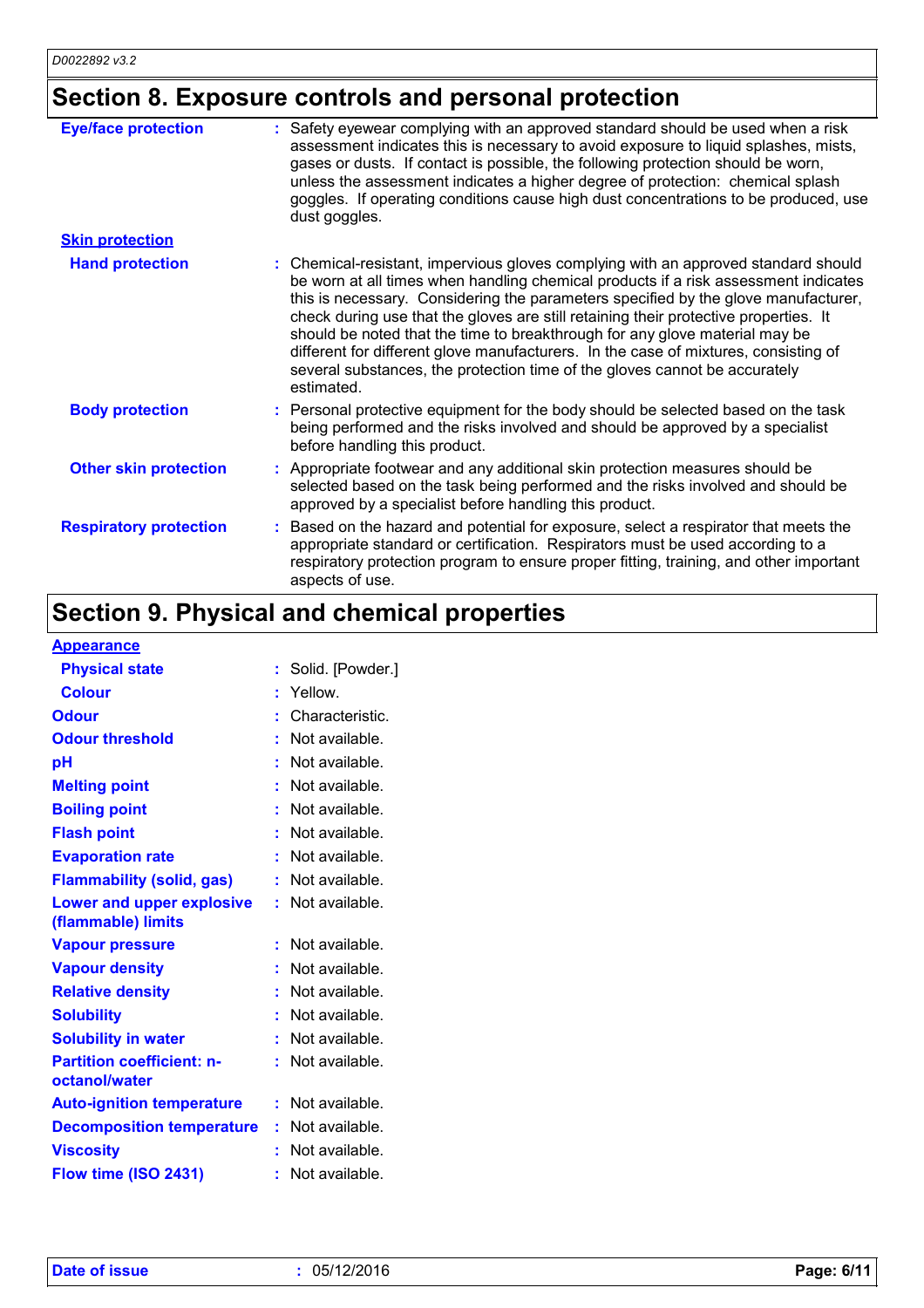# **Section 10. Stability and reactivity**

| <b>Reactivity</b>                                   | : No specific test data related to reactivity available for this product or its ingredients.                                                                                                                                                                                                                                                                         |
|-----------------------------------------------------|----------------------------------------------------------------------------------------------------------------------------------------------------------------------------------------------------------------------------------------------------------------------------------------------------------------------------------------------------------------------|
| <b>Chemical stability</b>                           | : The product is stable.                                                                                                                                                                                                                                                                                                                                             |
| <b>Possibility of hazardous</b><br><b>reactions</b> | : Under normal conditions of storage and use, hazardous reactions will not occur.                                                                                                                                                                                                                                                                                    |
| <b>Conditions to avoid</b>                          | : Avoid the creation of dust when handling and avoid all possible sources of ignition<br>(spark or flame). Take precautionary measures against electrostatic discharges.<br>To avoid fire or explosion, dissipate static electricity during transfer by earthing and<br>bonding containers and equipment before transferring material. Prevent dust<br>accumulation. |
| <b>Incompatible materials</b>                       | : Reactive or incompatible with the following materials:<br>oxidizing materials                                                                                                                                                                                                                                                                                      |
| <b>Hazardous decomposition</b><br>products          | : Under normal conditions of storage and use, hazardous decomposition products<br>should not be produced.                                                                                                                                                                                                                                                            |

### **Section 11. Toxicological information**

### **Information on toxicological effects**

#### **Acute toxicity**

| <b>Product/ingredient name</b>                 | <b>Result</b> | <b>Species</b> | <b>Dose</b> | <b>Exposure</b> |
|------------------------------------------------|---------------|----------------|-------------|-----------------|
| <i><b>I</b></i> sucrose                        | LD50 Oral     | Rat            | 29700 mg/kg |                 |
| I paracetamol                                  | LD50 Oral     | Rat            | 1944 mg/kg  |                 |
| 1,2,3-Propanetricarboxylic<br>acid, 2-hydroxy- | LD50 Oral     | Rat            | $3$ g/kg    |                 |

**Conclusion/Summary :** Based on available data, the classification criteria are not met.

#### **Irritation/Corrosion**

| <b>Product/ingredient name</b> | ⊪Result                  | <b>Species</b> | <b>Score</b> | <b>Exposure</b>        | <b>Observation</b> |
|--------------------------------|--------------------------|----------------|--------------|------------------------|--------------------|
| 1,2,3-Propanetricarboxylic     | Eyes - Severe irritant   | l Rabbit       |              | <b>24 hours 750 L-</b> |                    |
| acid, 2-hydroxy-               |                          |                |              | Micrograms             |                    |
|                                | Skin - Mild irritant     | l Rabbit       |              | $ 24$ hours 500 $ $ -  |                    |
|                                |                          |                |              | milligrams             |                    |
|                                | Skin - Moderate irritant | Rabbit         |              | 0.5 Mililiters         |                    |

**Conclusion/Summary Skin Example 2018 :** Based on available data, the classification criteria are not met. **Eyes :** Based on Calculation method: Causes serious eye irritation. **Respiratory :** Based on available data, the classification criteria are not met. **Sensitisation**

Not available.

| <b>Conclusion/Summary</b>                           |                                                                     |
|-----------------------------------------------------|---------------------------------------------------------------------|
| <b>Skin</b>                                         | : Based on available data, the classification criteria are not met. |
| <b>Respiratory</b>                                  | : Based on available data, the classification criteria are not met. |
| <b>Mutagenicity</b><br>Not available.               |                                                                     |
| <b>Conclusion/Summary</b><br><b>Carcinogenicity</b> | : Based on available data, the classification criteria are not met. |

Not available.

**Conclusion/Summary :** Based on available data, the classification criteria are not met.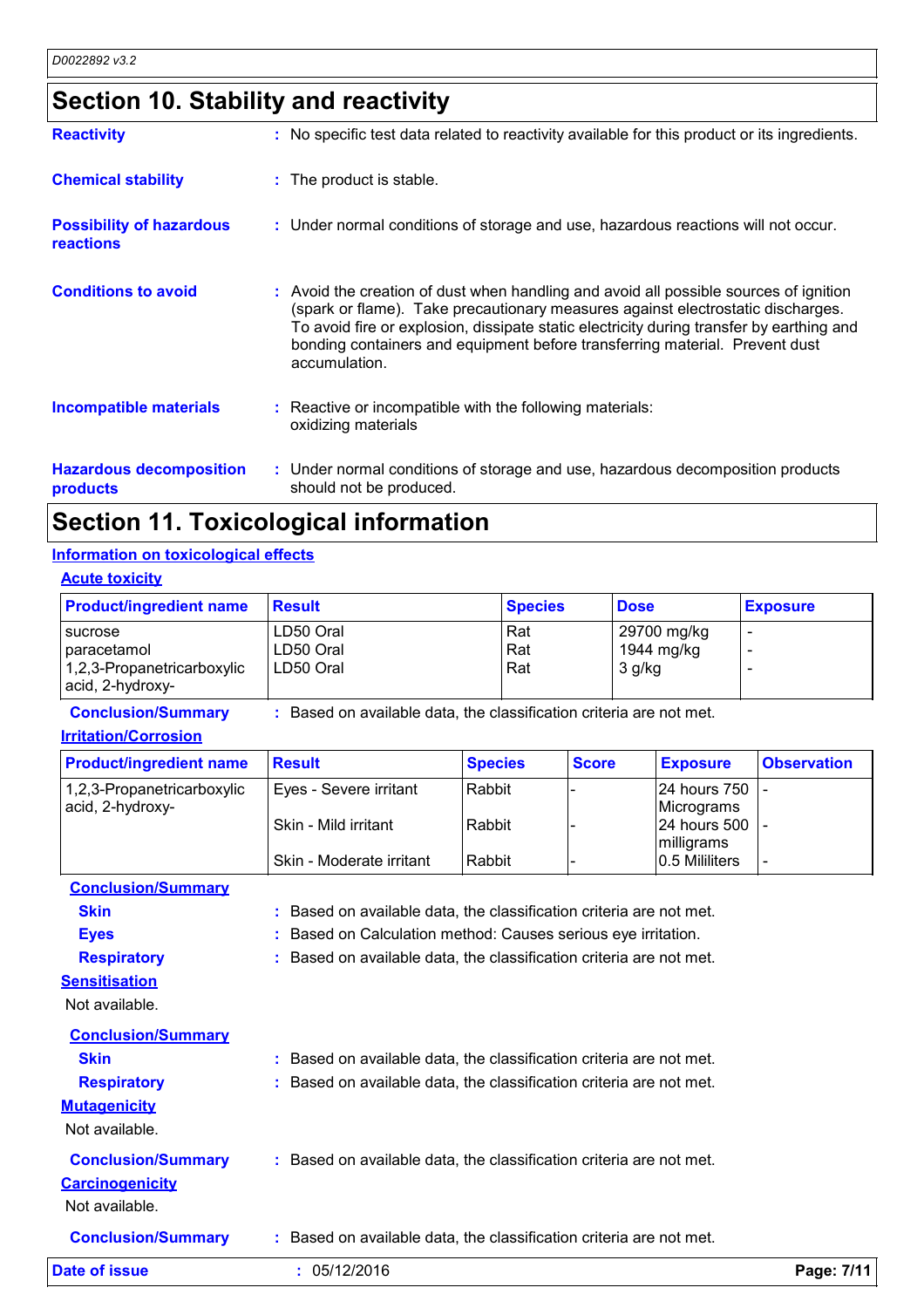### **Section 11. Toxicological information**

### **Reproductive toxicity**

Not available.

#### **Conclusion/Summary :** Based on available data, the classification criteria are not met.

#### **Teratogenicity**

Not available.

#### **Conclusion/Summary :** Based on available data, the classification criteria are not met.

**Specific target organ toxicity (single exposure)**

| <b>Name</b>                                 | <b>Category</b> | <b>Route of</b><br>exposure | <b>Target organs</b>            |
|---------------------------------------------|-----------------|-----------------------------|---------------------------------|
| 1,2,3-Propanetricarboxylic acid, 2-hydroxy- | Category 3      | Not applicable.             | Respiratory tract<br>irritation |

### **Specific target organ toxicity (repeated exposure)**

Not available.

#### **Aspiration hazard**

Not available.

#### **Information on likely routes :** Not available.

**of exposure**

### **Potential acute health effects**

| <b>Eye contact</b>  | : Causes serious eye irritation.                                                                                                            |
|---------------------|---------------------------------------------------------------------------------------------------------------------------------------------|
| <b>Inhalation</b>   | : Exposure to airborne concentrations above statutory or recommended exposure<br>limits may cause irritation of the nose, throat and lungs. |
| <b>Skin contact</b> | : No known significant effects or critical hazards.                                                                                         |
| <b>Ingestion</b>    | : No known significant effects or critical hazards.                                                                                         |

#### **Symptoms related to the physical, chemical and toxicological characteristics**

| <b>Eye contact</b>  | : Adverse symptoms may include the following:<br>pain or irritation<br>watering<br>redness |
|---------------------|--------------------------------------------------------------------------------------------|
| <b>Inhalation</b>   | : Adverse symptoms may include the following:<br>respiratory tract irritation<br>coughing  |
| <b>Skin contact</b> | : No specific data.                                                                        |
| <b>Ingestion</b>    | No specific data.                                                                          |

### **Delayed and immediate effects as well as chronic effects from short and long-term exposure**

| <b>Short term exposure</b>                        |                                                                                        |            |
|---------------------------------------------------|----------------------------------------------------------------------------------------|------------|
| <b>Potential immediate</b><br><b>effects</b>      | $:$ Not available.                                                                     |            |
| <b>Potential delayed effects</b>                  | : Not available.                                                                       |            |
| Long term exposure                                |                                                                                        |            |
| <b>Potential immediate</b><br><b>effects</b>      | $\therefore$ Not available.                                                            |            |
| <b>Potential delayed effects : Not available.</b> |                                                                                        |            |
| <b>Potential chronic health effects</b>           |                                                                                        |            |
| Not available.                                    |                                                                                        |            |
| <b>Conclusion/Summary</b>                         | : Based on available data, the classification criteria are not met.                    |            |
| <b>General</b>                                    | : Repeated or prolonged inhalation of dust may lead to chronic respiratory irritation. |            |
| Date of issue                                     | : 05/12/2016                                                                           | Page: 8/11 |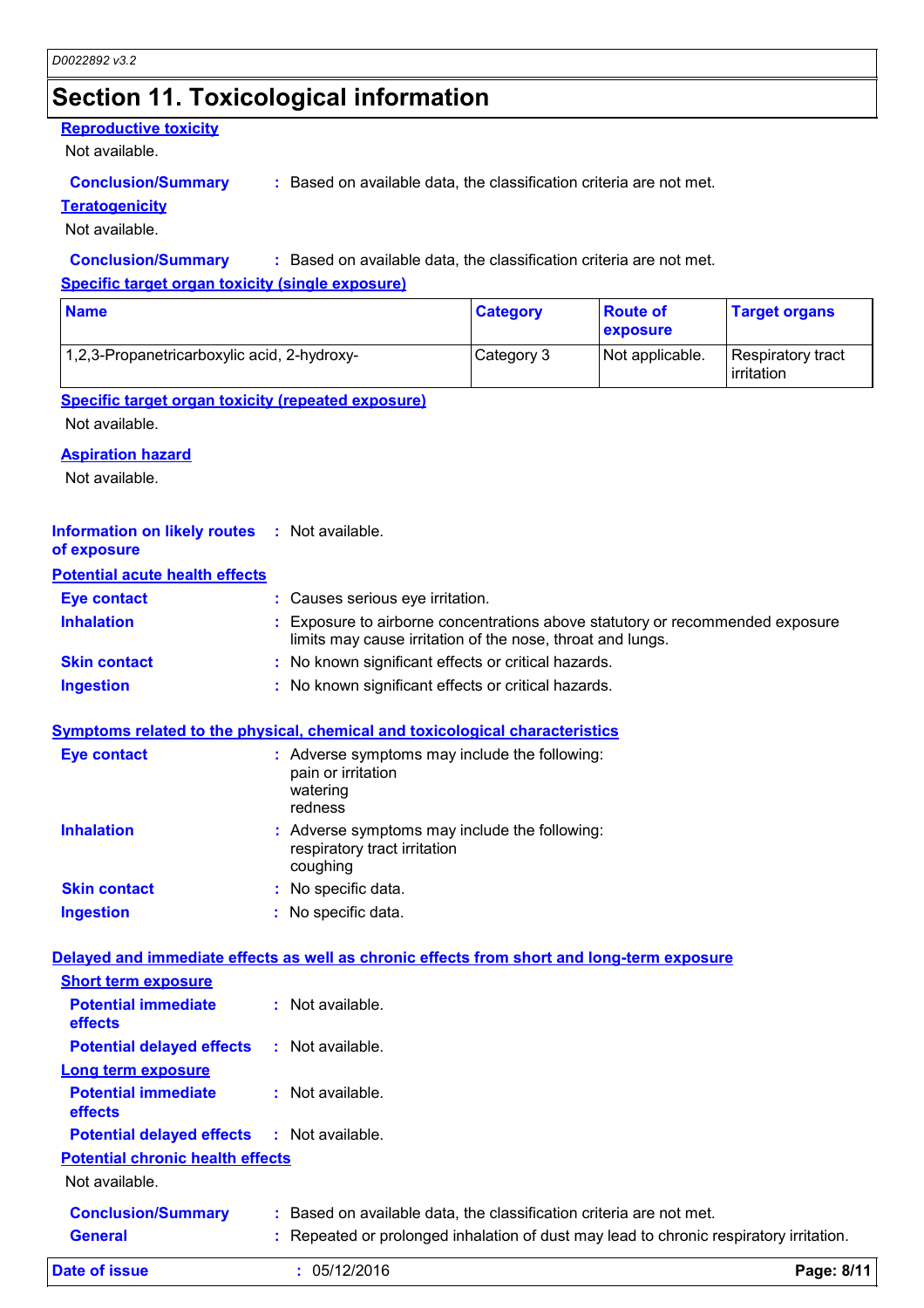### **Section 11. Toxicological information**

| <b>Carcinogenicity</b>       | : No known significant effects or critical hazards. |
|------------------------------|-----------------------------------------------------|
| <b>Mutagenicity</b>          | : No known significant effects or critical hazards. |
| <b>Teratogenicity</b>        | : No known significant effects or critical hazards. |
| <b>Developmental effects</b> | : No known significant effects or critical hazards. |
| <b>Fertility effects</b>     | : No known significant effects or critical hazards. |

### **Numerical measures of toxicity**

#### **Acute toxicity estimates**

| <b>Route</b> | <b>ATE value</b> |
|--------------|------------------|
| Oral         | 7420.5 mg/kg     |

# **Section 12. Ecological information**

#### **Toxicity** paracetamol | Acute EC50 4.8 mg/l Fresh water | Daphnia - Daphnia magna -**Neonate** 48 hours Acute LC50 814000 μg/l Fresh water  $\vert$  Fish - Pimephales promelas  $\vert$  96 hours 1,2,3-Propanetricarboxylic acid, 2-hydroxy-Acute LC50 160000 μg/l Marine water | Crustaceans - Carcinus maenas - Adult 48 hours **Product/ingredient name** Result **Result Result Exposure Exposure**

### **Persistence and degradability**

Not available.

### **Bioaccumulative potential**

| <b>Product/ingredient name</b>                                                    | LoaP <sub>ow</sub>      | <b>BCF</b> | <b>Potential</b>  |
|-----------------------------------------------------------------------------------|-------------------------|------------|-------------------|
| <b>I</b> sucrose<br>paracetamol<br>1,2,3-Propanetricarboxylic<br>acid, 2-hydroxy- | $-3.7$<br>0.4<br>$-1.8$ | 3.162      | low<br>low<br>low |

### **Mobility in soil**

**Soil/water partition coefficient (KOC)**

**:** Not available.

**Other adverse effects :** No known significant effects or critical hazards.

# **Section 13. Disposal considerations**

The generation of waste should be avoided or minimised wherever possible. Disposal of this product, solutions and any by-products should at all times comply with the requirements of environmental protection and waste disposal legislation and any regional local authority requirements. Dispose of surplus and nonrecyclable products via a licensed waste disposal contractor. Waste should not be disposed of untreated to the sewer unless fully compliant with the requirements of all authorities with jurisdiction. Waste packaging should be recycled. Incineration or landfill should only be considered when recycling is not feasible. This material and its container must be disposed of in a safe way. Care should be taken when handling emptied containers that have not been cleaned or rinsed out. Empty containers or liners may retain some product residues. Avoid dispersal of spilt material and runoff and contact with soil, waterways, drains and sewers. **Disposal methods :**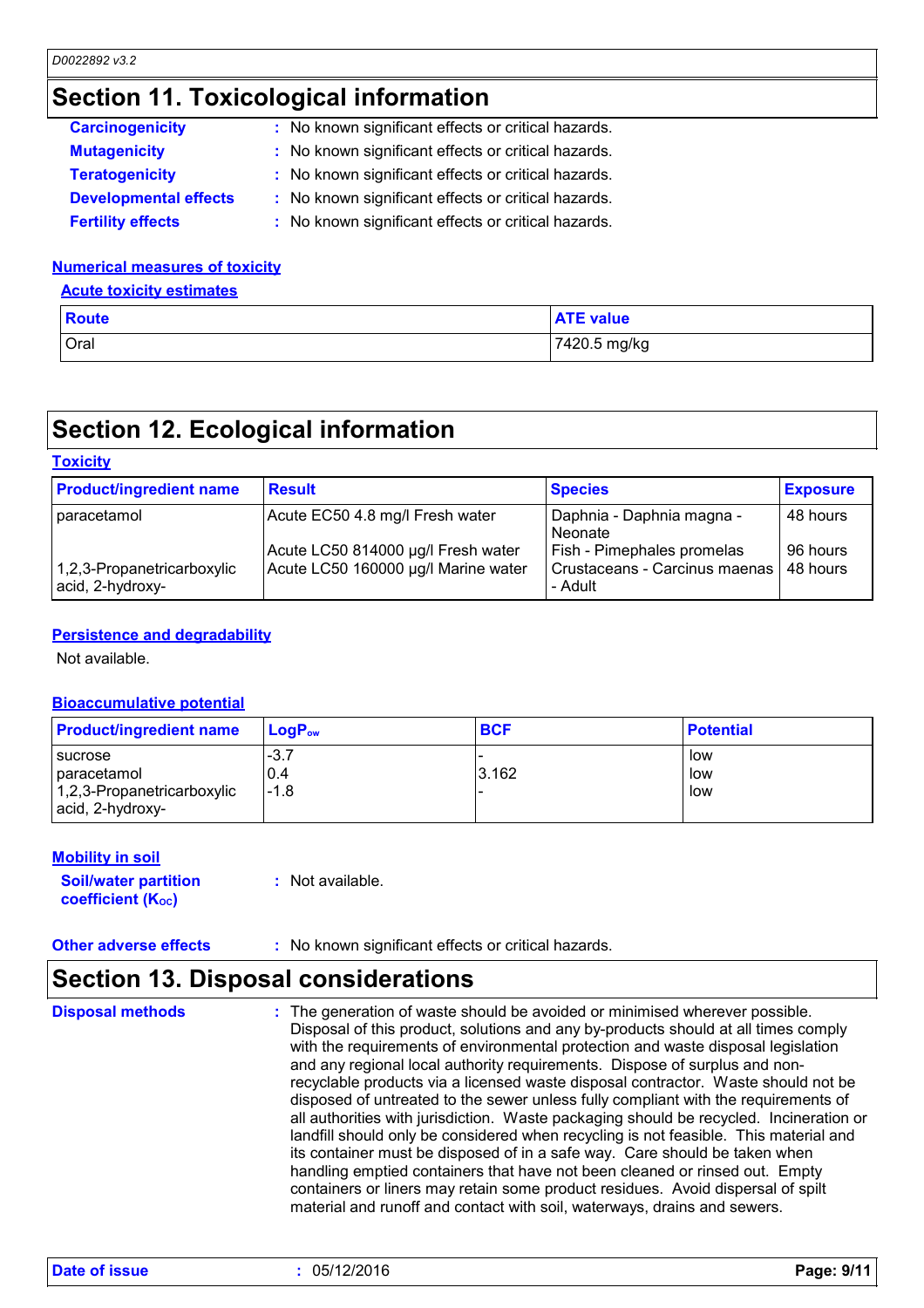*D0022892 v3.2*

| 14. Transport information |                          |                             |                |                          |              |                               |
|---------------------------|--------------------------|-----------------------------|----------------|--------------------------|--------------|-------------------------------|
| <b>Regulation</b>         | <b>UN number</b>         | <b>Proper shipping name</b> | <b>Classes</b> | PG*                      | <b>Label</b> | <b>Additional information</b> |
| <b>ADG</b>                | <b>Not</b><br>regulated. |                             |                | $\overline{\phantom{a}}$ |              |                               |
| <b>IMDG</b>               | <b>Not</b><br>regulated. |                             |                |                          |              |                               |
| <b>IATA</b>               | <b>Not</b><br>regulated. |                             |                | ÷                        |              |                               |

PG\* : Packing group

**Special precautions for user Transport within user's premises:** always transport in closed containers that are **:** upright and secure. Ensure that persons transporting the product know what to do in the event of an accident or spillage.

### **Section 15. Regulatory information**

**Standard Uniform Schedule of Medicine and Poisons**

Not scheduled

**Model Work Health and Safety Regulations - Scheduled Substances**

No listed substance

**Australian Therapeutic Goods Administration (TGA) approval :** AUST R 134660

**New Zealand Ministry of Health (MoH) approval :** TT50-7649

| <b>Approved Handler</b>     | : No.            |
|-----------------------------|------------------|
| <b>Requirement</b>          |                  |
| <b>Tracking Requirement</b> | $\therefore$ No. |

### **Section 16. Any other relevant information**

| <b>Key to abbreviations</b>         | : ADG = Australian Dangerous Goods<br>ATE = Acute Toxicity Estimate<br><b>BCF</b> = Bioconcentration Factor<br>GHS = Globally Harmonized System of Classification and Labelling of Chemicals<br>IATA = International Air Transport Association<br>IBC = Intermediate Bulk Container<br><b>IMDG = International Maritime Dangerous Goods</b><br>LogPow = logarithm of the octanol/water partition coefficient<br>MARPOL = International Convention for the Prevention of Pollution From Ships,<br>1973 as modified by the Protocol of 1978. ("Marpol" = marine pollution)<br>NOHSC = National Occupational Health and Safety Commission<br>SUSMP = Standard Uniform Schedule of Medicine and Poisons<br>UN = United Nations |
|-------------------------------------|----------------------------------------------------------------------------------------------------------------------------------------------------------------------------------------------------------------------------------------------------------------------------------------------------------------------------------------------------------------------------------------------------------------------------------------------------------------------------------------------------------------------------------------------------------------------------------------------------------------------------------------------------------------------------------------------------------------------------|
| Date of issue / Date of<br>revision | : 05/12/2016                                                                                                                                                                                                                                                                                                                                                                                                                                                                                                                                                                                                                                                                                                               |
| <b>Revision comments</b>            | : Update as per AUS GHS SDS.                                                                                                                                                                                                                                                                                                                                                                                                                                                                                                                                                                                                                                                                                               |
| <b>Version</b>                      | : 3.2                                                                                                                                                                                                                                                                                                                                                                                                                                                                                                                                                                                                                                                                                                                      |

**Date of issue :** 05/12/2016 **Page: 10/11**